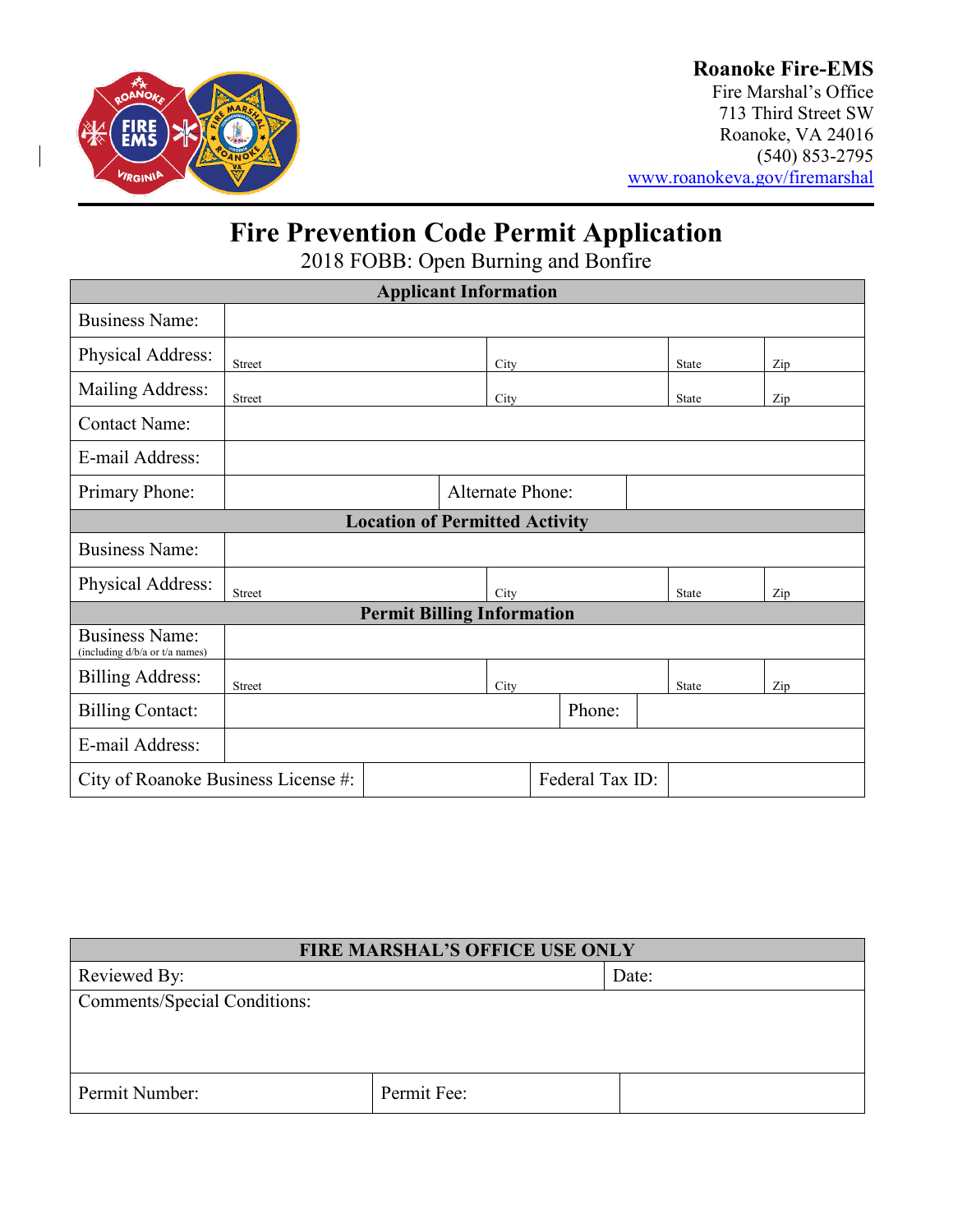| <b>Application Checklist</b>                                                                            |
|---------------------------------------------------------------------------------------------------------|
|                                                                                                         |
| Review of this permit application requires all of the following to be included:                         |
| Completed Fire Prevention Code Permit Application                                                       |
| Site Plan/Floor Plan showing:<br>1. Location of Open Burn Area<br>2. Location of ALL Fire Extinguishers |
| Safety Plan                                                                                             |
|                                                                                                         |
| <b>Circumstances of Application/Description of Work</b>                                                 |
|                                                                                                         |
|                                                                                                         |
|                                                                                                         |
|                                                                                                         |
|                                                                                                         |
|                                                                                                         |
|                                                                                                         |
|                                                                                                         |
|                                                                                                         |
|                                                                                                         |
|                                                                                                         |
|                                                                                                         |
|                                                                                                         |
|                                                                                                         |
|                                                                                                         |
|                                                                                                         |
|                                                                                                         |
|                                                                                                         |
|                                                                                                         |
|                                                                                                         |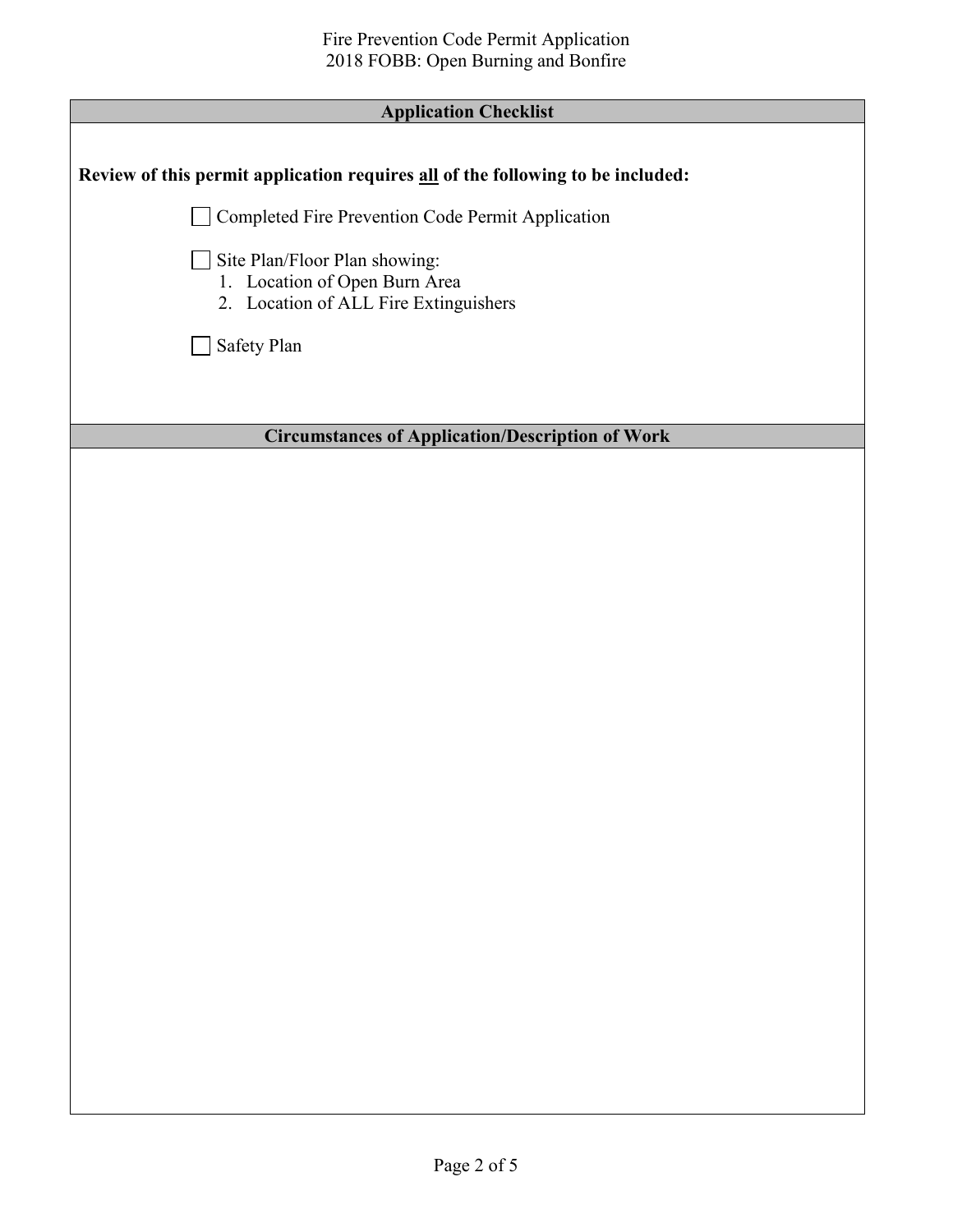### **Permit General Conditions and Acknowledgements**

The Applicant is required to review the following provisions of the Statewide Fire Prevention Code and its referenced standards. After reviewing each provision, the Applicant must initial each item to acknowledge their review and agreement to comply with the requirement. If the requirement is not applicable to the application, the Applicant is to write N/A in place of their initials.

- Where open burning creates or adds hazardous situation, or a required permit has not been obtained, the fire code official is authorized to order the extinguishment of the open burning operation.
- The location for open burning shall be in an approved location not less than 50 feet (15) 240 mm) from any structure, and provisions shall be made to prevent the fire from spreading to within 50 feet (15 240 mm) from any structure.

EXCEPTIONS:

- 1. Fires in approved containers that are not less than 15 feet (4572 mm) from a structure.
- 2. The minimum required distance from a structure shall be 25 feet (7620 mm) where the pile size is 3 feet (914 mm) or less in diameter and 2 feet (610 mm) or less in height.
- A Bonfire shall not be conducted within 50 feet (15 240 mm) from any structure or combustible material. Conditions that could cause a fire to spread within 50 feet (15 240 mm) of a structure shall be eliminated prior to ignition.
- Open burning, bonfires, recreational fires and use of portable outdoor fireplaces shall be constantly attended until the fire is extinguished. A minimum of one portable fire extinguisher complying with Section 906 with a minimum 4-A rating or other approved on-site fire-extinguishing equipment, such as dirt, sand, water barrel, garden hose or water truck, shall be available for immediate utilization.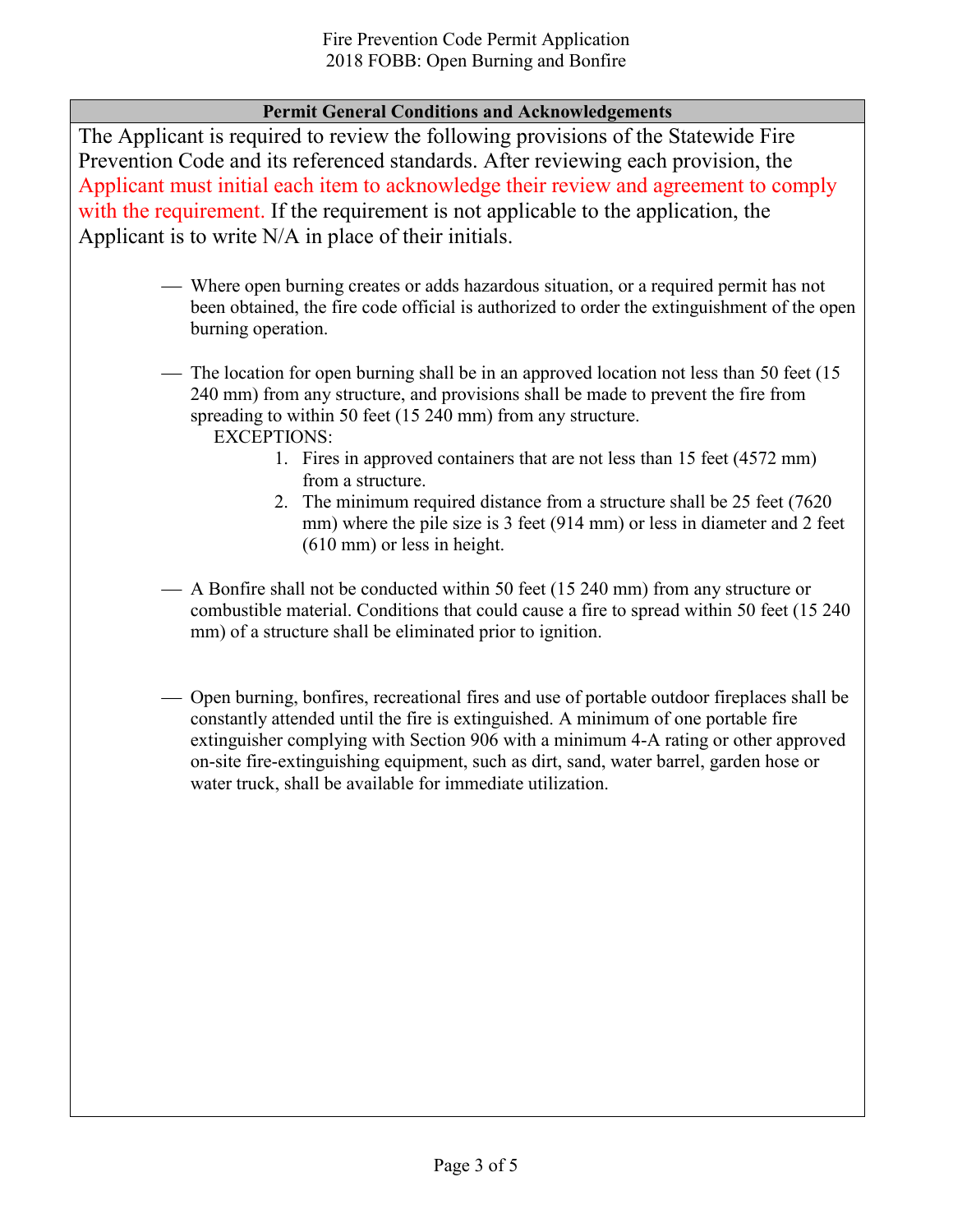#### **Permit Certification**

By my signature below, I hereby certify that I have read and examined this application and that all of the information contained therein is true and correct. Furthermore, I certify that the proposed operations will fully comply with the requirements contained in The Virginia Statewide Fire Prevention Code and any other related laws and /or Codes. I agree to indemnify, save harmless, and defend the City of Roanoke, its agents and employees, from all claims, damages, costs, expenses, and charges, including attorney's fees, which arise out of or by reason of these operations.

I acknowledge that if a permit is issued based on this application, it shall only be valid with in the building, facility, and/or location listed on this application for the specific date(s) and time(s) for which it is issued.

I acknowledge that approval of this application does not constitute permit issuance. Permit issuance does not occur until the completion of an on-site inspection by the Roanoke Fire Marshal's Office.

I acknowledge and understand that any violations of the Virginia Statewide Fire Prevention Code and/or the requirements of this permit may result in immediate permit suspension or revocation.

I agree to indemnify, save harmless, and defend the City of Roanoke, Virginia and its agents and employees from all claims, damages, costs, expenses, and charges, including attorney's fees, which arise out of or by reason of the activities associated with this permit.

| Name:             |       |  |
|-------------------|-------|--|
| <b>Signature:</b> | Date: |  |